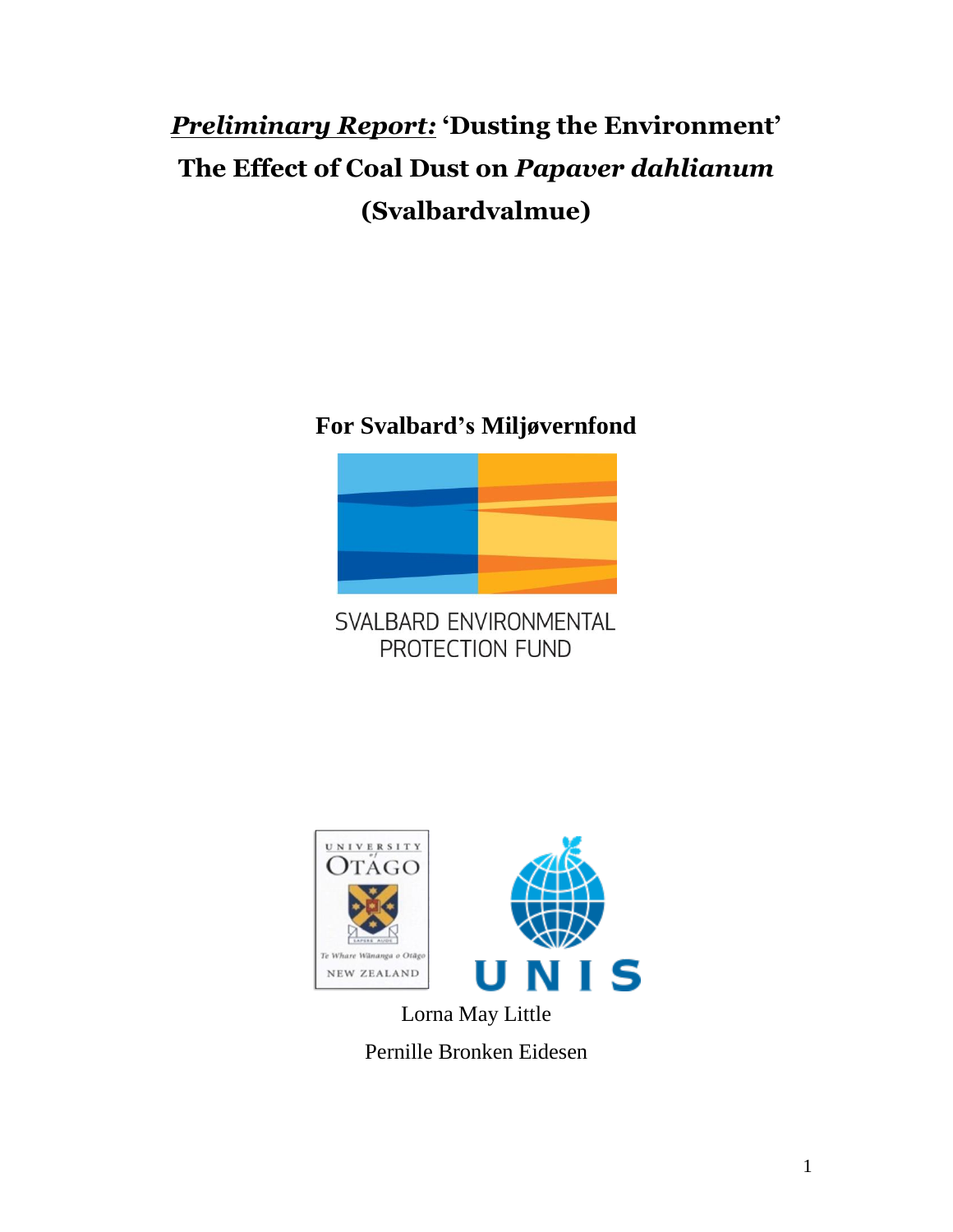## **Introduction**

In areas where mining is central to the local community, a comprehensive knowledge of environmental effects is compulsory. Coal mining is well known to have a significant impact on the environment (Elberling *et al.*, 2007, Rathor and Wright, 1993). This is anticipated, with regulations and laws in place to minimize the environmental effects. The main effects that are considered hazardous include geological effects, such as subsidence and slope deformation (Altun *et al*., 2010), and pollution of surrounding soils and water by heavy metals and other substances (Bullock *et al*., 1997, Askaer *et al*., 2008). These side effects of coal mining can have huge aesthetic impact within the landscape, and are a high priority to minimize and avoid (Askaer *et al*., 2008).

Longyearbyen has an extensive history of coal mining. Two mines are operated from this settlement, Svea Gruva (situated in Van Mijen Fjord) and Gruve 7 (in Adventdalen). It has been identified that mine tailings from coal mining in Adventdalen area can have detrimental effects on plant life, through high heavy metal concentrations (Askaer *et al.,*  2010). It was also noted that piles of coal waste can maintain increased temperature yearround, with further flow-on effects (Elberling *et al.,* 2007). However, the presence of small particles of coal (coal dust) may also have an impact on the environment. For instance, it has been shown that coal dust from mining activity in Svalbard changes snow melting patterns (Aamaas, 2009), and snow cover is one of the main factors shaping the arctic vegetation. Coal dust could also play a role in artificial heating of the vegetation, particularly when trapped inside flowers.

*Papaver dahlianum ssp. polare*, commonly known as 'Svalbardvalmue', is the iconic flower of Svalbard. A member of the Papaveraceae complex, it can be found with white or yellow petals (the two colour morphs of this species) and has a distinctive bowl shaped flower (Rønning, 1996). It grows on gravelly, disturbed areas, but is often found in a variety of environments, such as glacial moraines, mountain scree areas, and roadsides (Rønning, 1996). It was observed in 2010, that seed capsules of *P. dahlianum ssp. polare*  contained small particles of black coal dust, which are likely to have been collected in the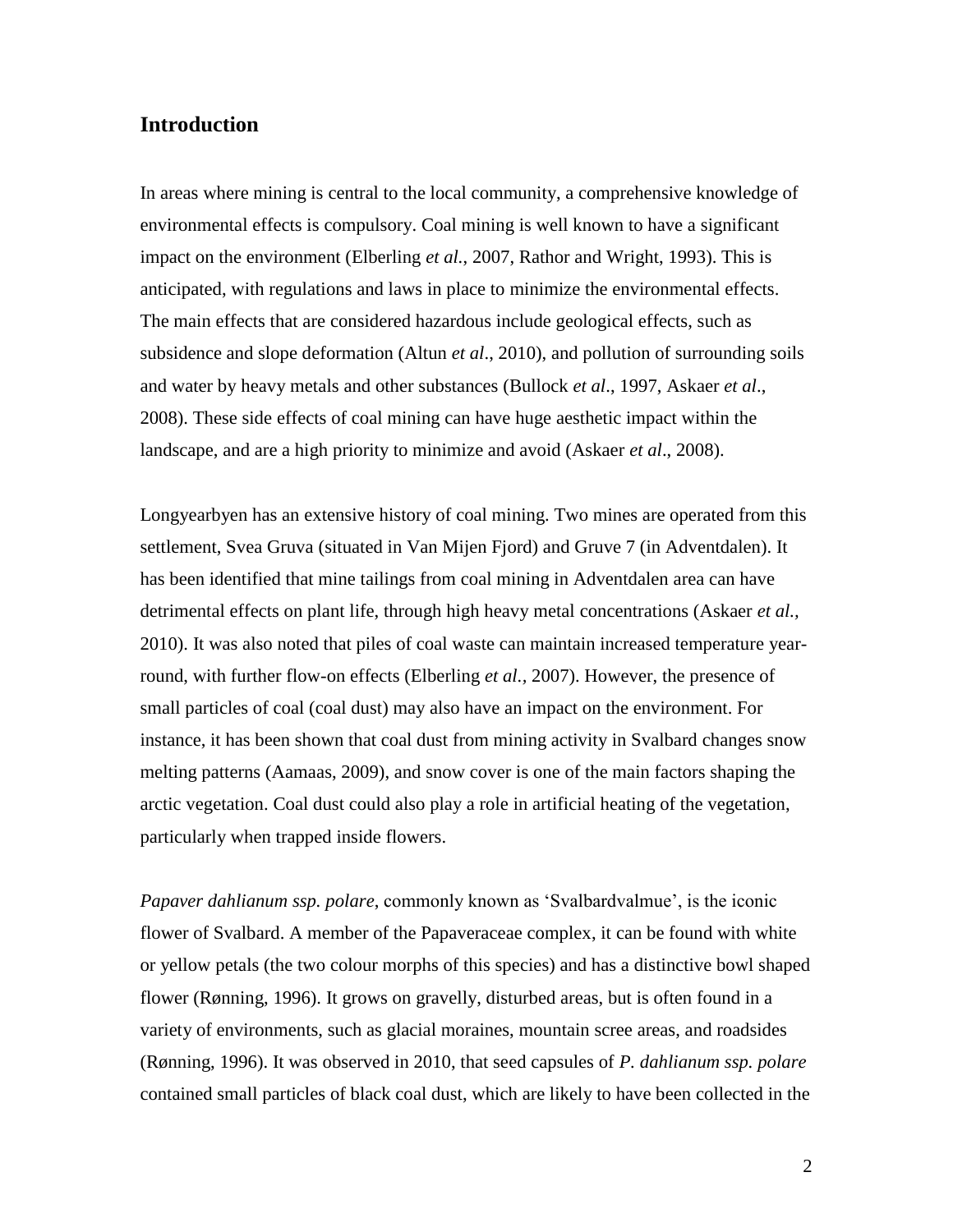hairs covering the capsule. This is suggested to cause an increase in temperature, which could have a variety of effects such as increased seed set, or the opposite - coal dust could reduce light influx and photosynthesis, for example as shown in mangrove trees (Naidoo and Chirkoot, 2004), where coal dust caused less vigorous growth, and reduced seed set. *Papaver dahlianum* is a flower that is strongly dependent on heliotropism (sun tracking) to optimize reproductive temperatures (Mølgaard, 1989). The presence of coal dust may interfere with this mechanism as well as with other cellular processes.

#### **Objective of Study**

The objective of this study was to assess the reproductive output of Svalbardvalmue in mining affected areas in Adventdalen using a combination of field and laboratory-based experiments. The results from these experiments will be used to discuss the impact of coal dust on the heating and production of seeds.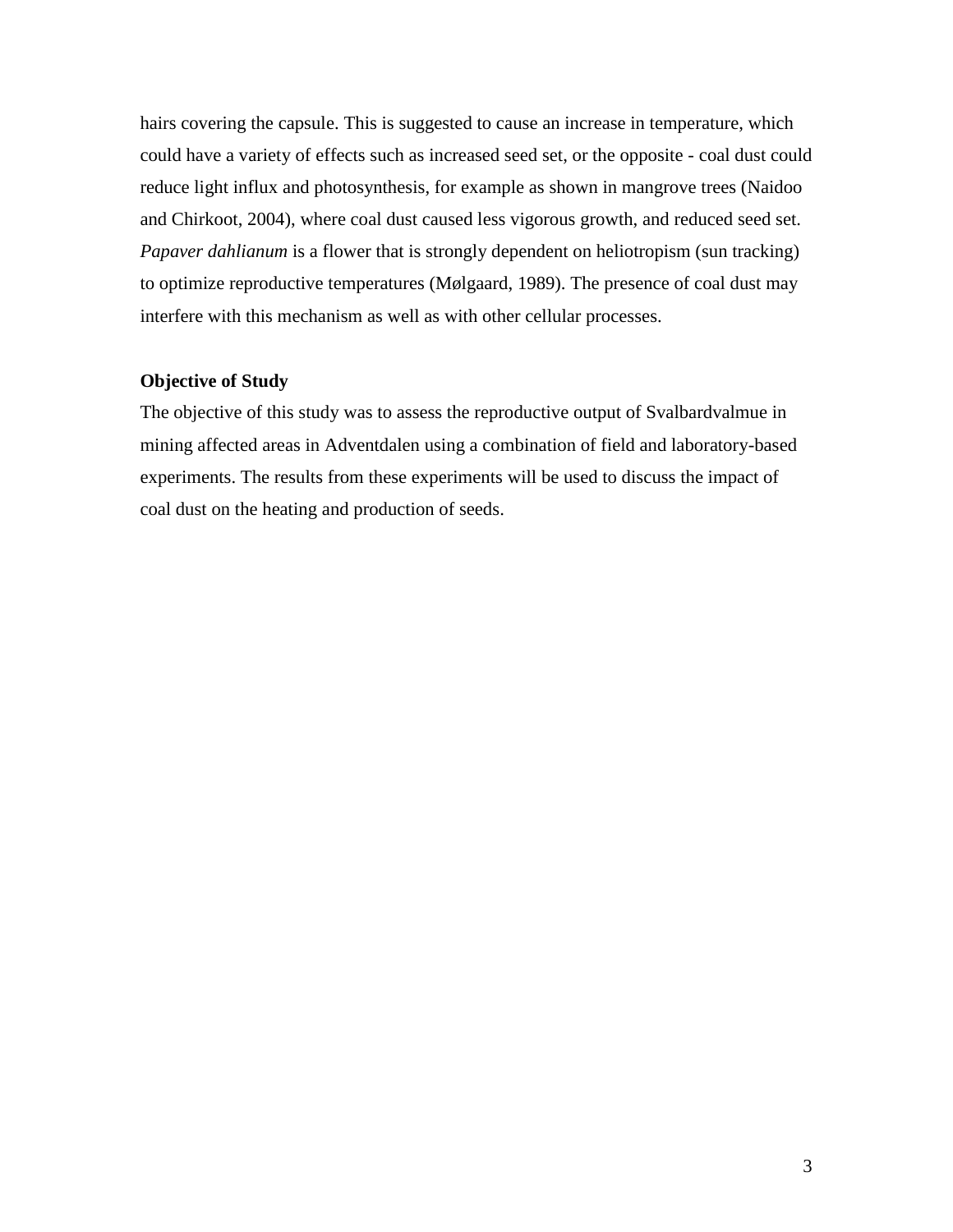## **Methods**

The study sites were chosen to represent a scale of mining influence – Gruve 7, with mining in operation and direct coal dust inputs, Gruve 6, with a history of mining but none in current operation, and Bayfjellnosa, where there is no coal mining influence (see Fig. 1). The type of vegetation at all sites was very similar, and all had the same gravelly substrate. The slope and aspect of each site was the same, as was altitude.

Flowering plants at each site were measured to assess size, and thermal images of flowers were taken at each site. Seed production experiments were set up at each of these sites, using four treatments (control, bagged, anthers removed and extra pollen added). Seed capsules were collected in August, during ripening but before seeds were dispersed. Seeds were counted to get total numbers of viable, failed and aborted seeds. HOBO loggers were set up at Gruve 7 and Gruve 6 to measure light, air temperature, soil temperature and moisture.

In order to experimentally test the effect of coal dust on flowering and seed production, 10 plants of *P. dahlianum* were collected in the field, and potted into gravel soils from the original site. These were placed in the climate rooms at UNIS at 9°C, with constant light. Statistical analyses were completed using R.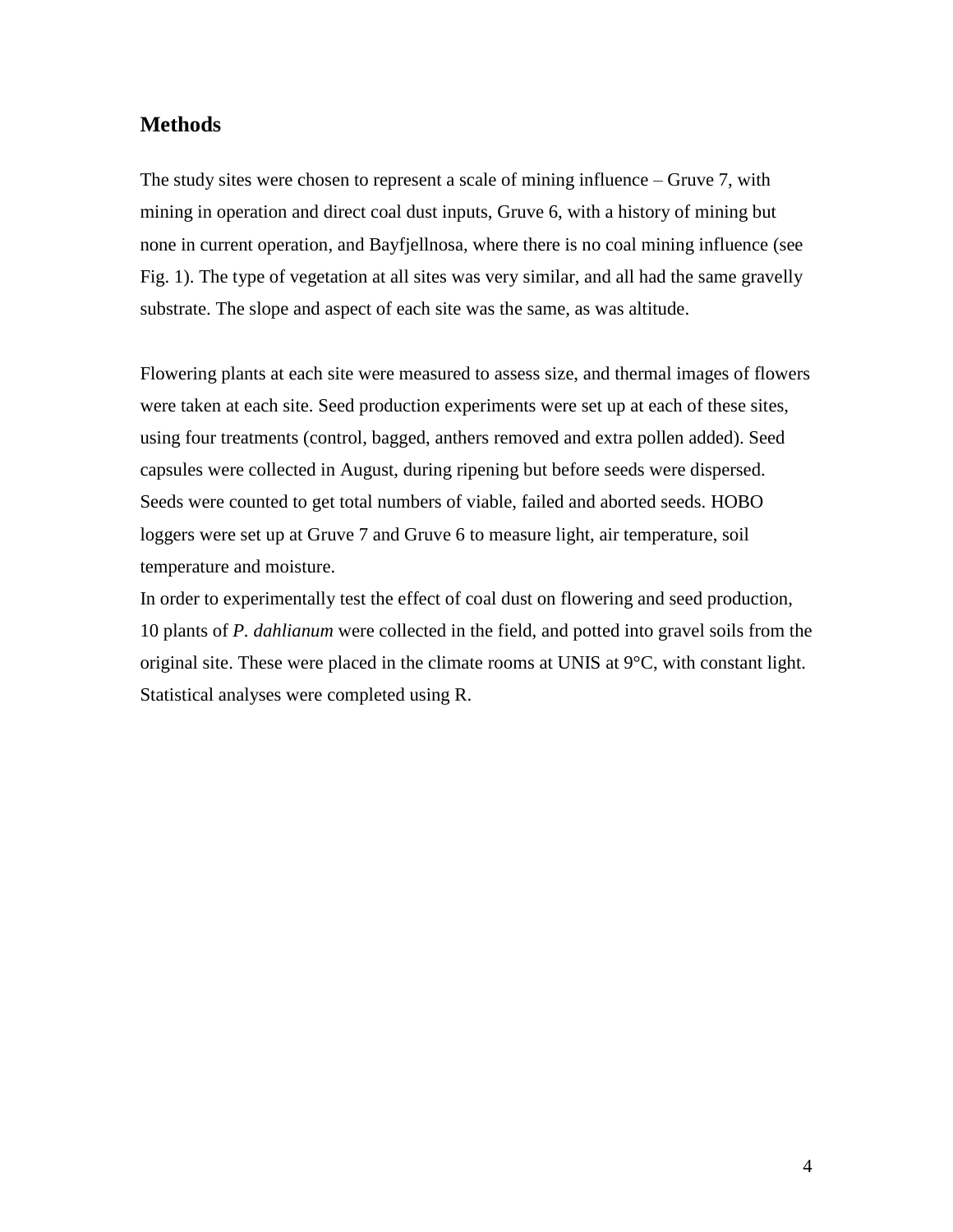

*Figure 1. Showing sites where seed production experiments were set up to include a scale of mining impact; 1 – Gruve 7, current influence from mining; 2 – Gruve 6, has been influenced by mining in the past; 3 – Bayfjellnosa, no mining impact.*



*Figure 2. Each of the chosen sites (from left, Gruve 7, Gruve 6 and Bayfjellnosa). Taken in the first week of June 2011 – Gruve 7 site has least amount of snow.*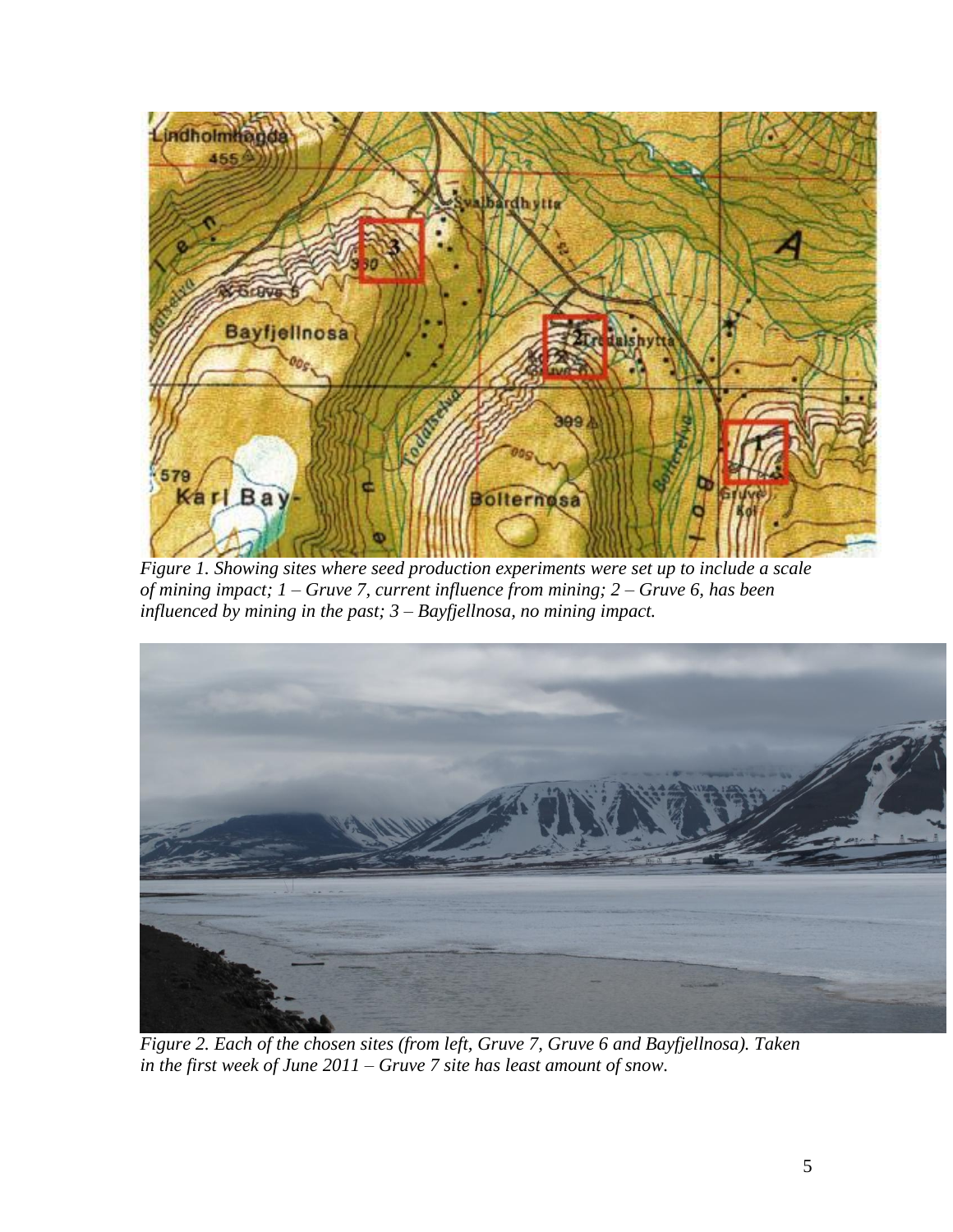

*Figure 3. Clockwise from Left: Marking plants for seed production measurements on Bayfjellnosa; P. dahlianum at Gruve 6, showing dust collected in flower; Marked flowers at Gruve 7; Seed capsule before counting seeds.*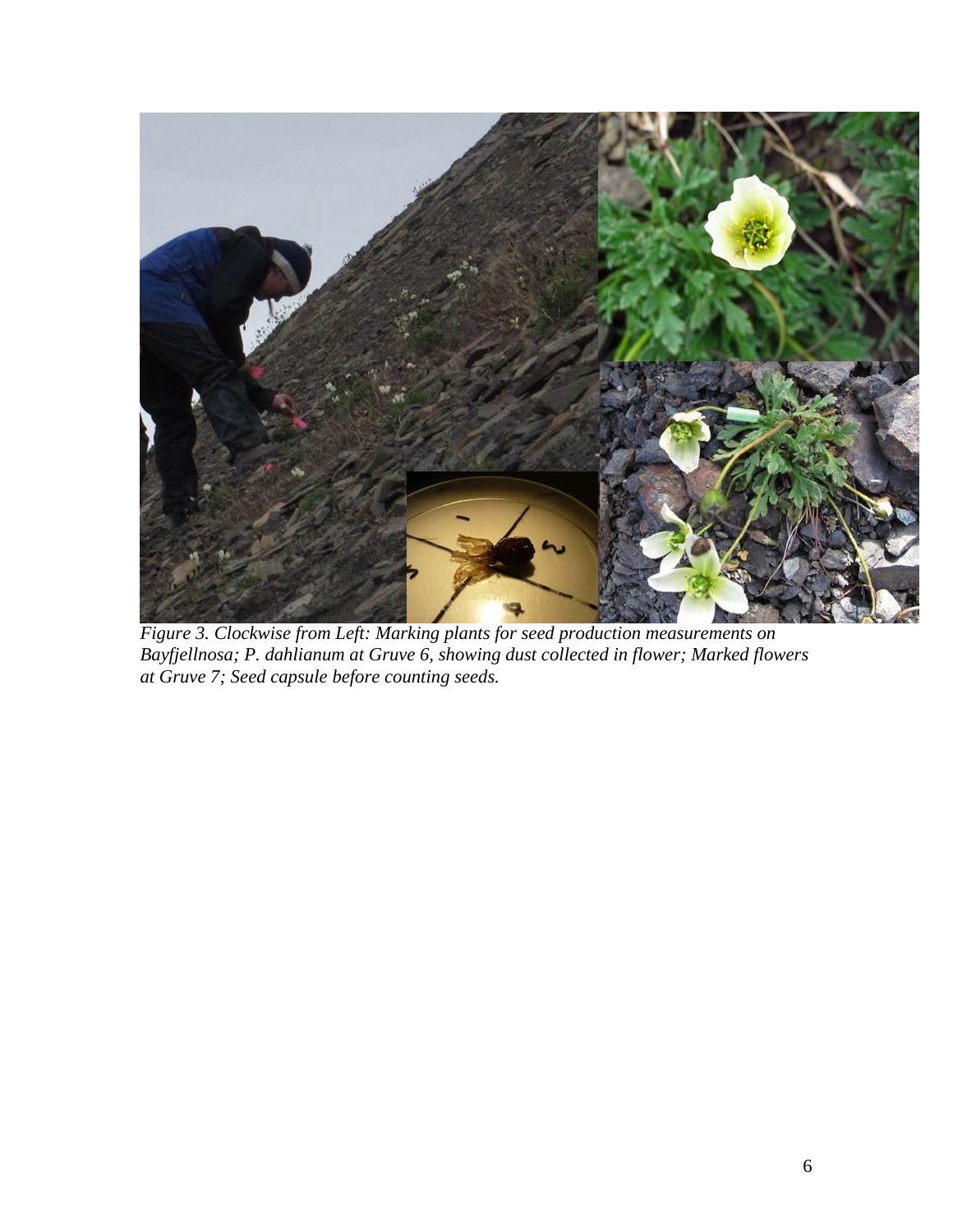# **Results**

## **Flower Size**

The mean height of flowering stems of both white and yellow *Papaver dahlianum* was found to be significantly different between each of the three sites, with the tallest flowers being found at Bayfjellnosa, and the shortest being found at Gruve 7 (See Figure 4). Colour of the flower was also correlated with height of the flowering stem at Bayfjellnosa and Gruve 6; however this effect is not apparent at Gruve 7 (Figure 4).



Figure 4. *Graph showing mean height of flowering stems of both colours of Papaver dahlianum (Svalbardvalmue) at the chosen sites. Gruve 7 has highest input of coal dust, Bayfjellnosa least input of coal dust.*

It was also found that the size of the seed-capsule inside the flowers, was smallest at Gruve 7, the high dust input site compared to Bayfjellnosa (See Figure 5). Capsules from Gruve 6 and Gruve 7 were significantly smaller than at Bayfjellnosa. Also, capsules from yellow poppies at Gruve 7 appear to be smaller than white, within the same site. The trend in height of the flowering stems at each site matched the length of the seed capsule, with the longest capsules being found at Bayfjellnosa, and the shortest at Gruve 7.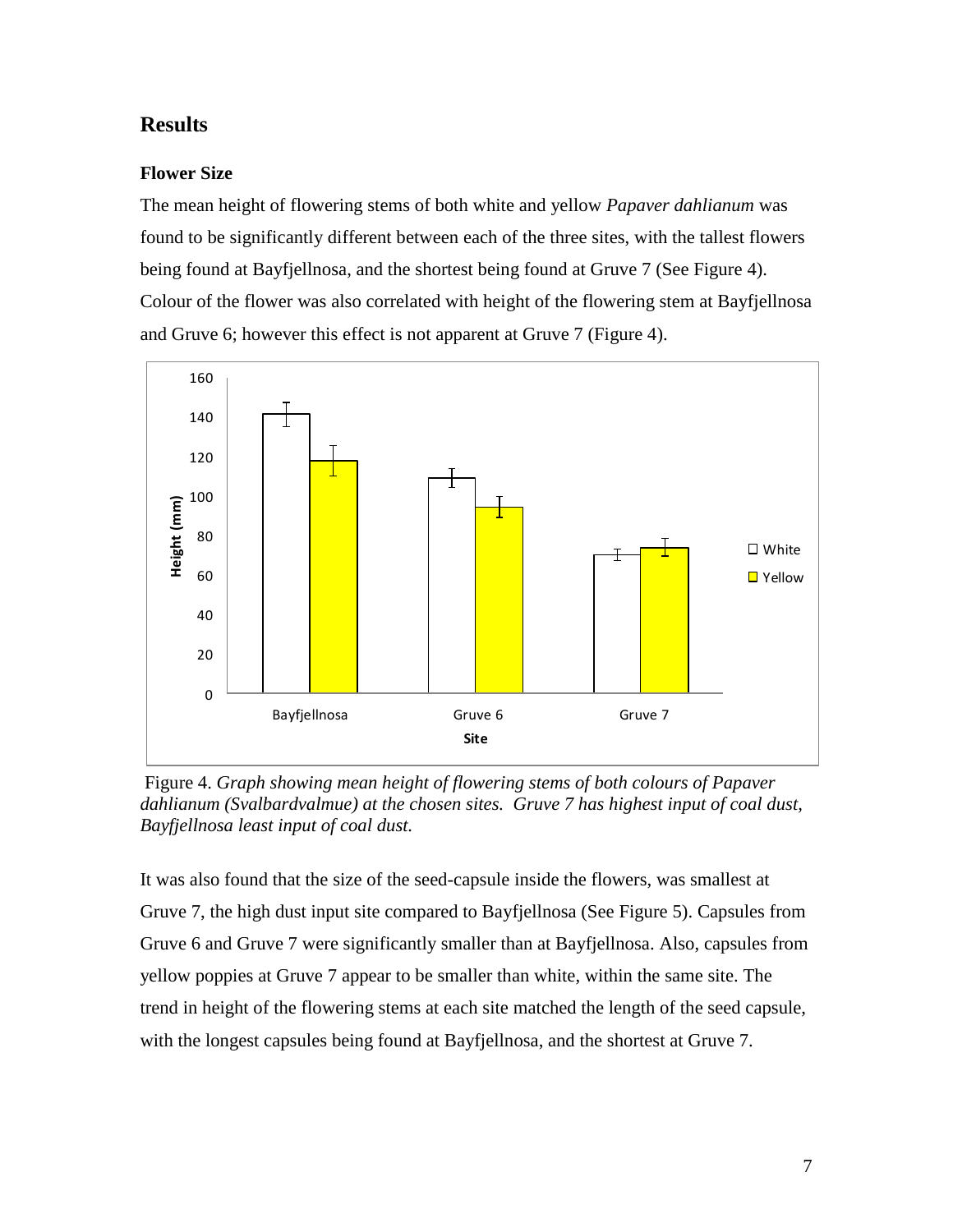

Figure 5. *Graph showing average length (mm) of capsules of both colours at each site. There were not enough yellow flowering plants to include in the experiment. Bayfjellnosa has the largest capsules, whereas Gruve 7 has the smallest overall.*

#### **Seed Production**

There was no significant difference of number of seeds produced between the pollination treatments. The proportion of viable seeds produced by *P. dahlianum* was found to be lower at the Gruve 7 site compared to Bayfjellnosa, which produced the highest proportion of viable seeds (Figure 6). No yellow flowers were included in the experiment at Bayfjellnosa, as there only were 13 yellow flowering plants found. There is no difference in the proportion of viable seeds produced between Gruve 6 and Gruve 7 overall. Yellow flowers at Gruve 6 produced slightly more seeds than white flowers. Deformed seed capsules were also observed at Gruve 6 and Bayfjellnosa.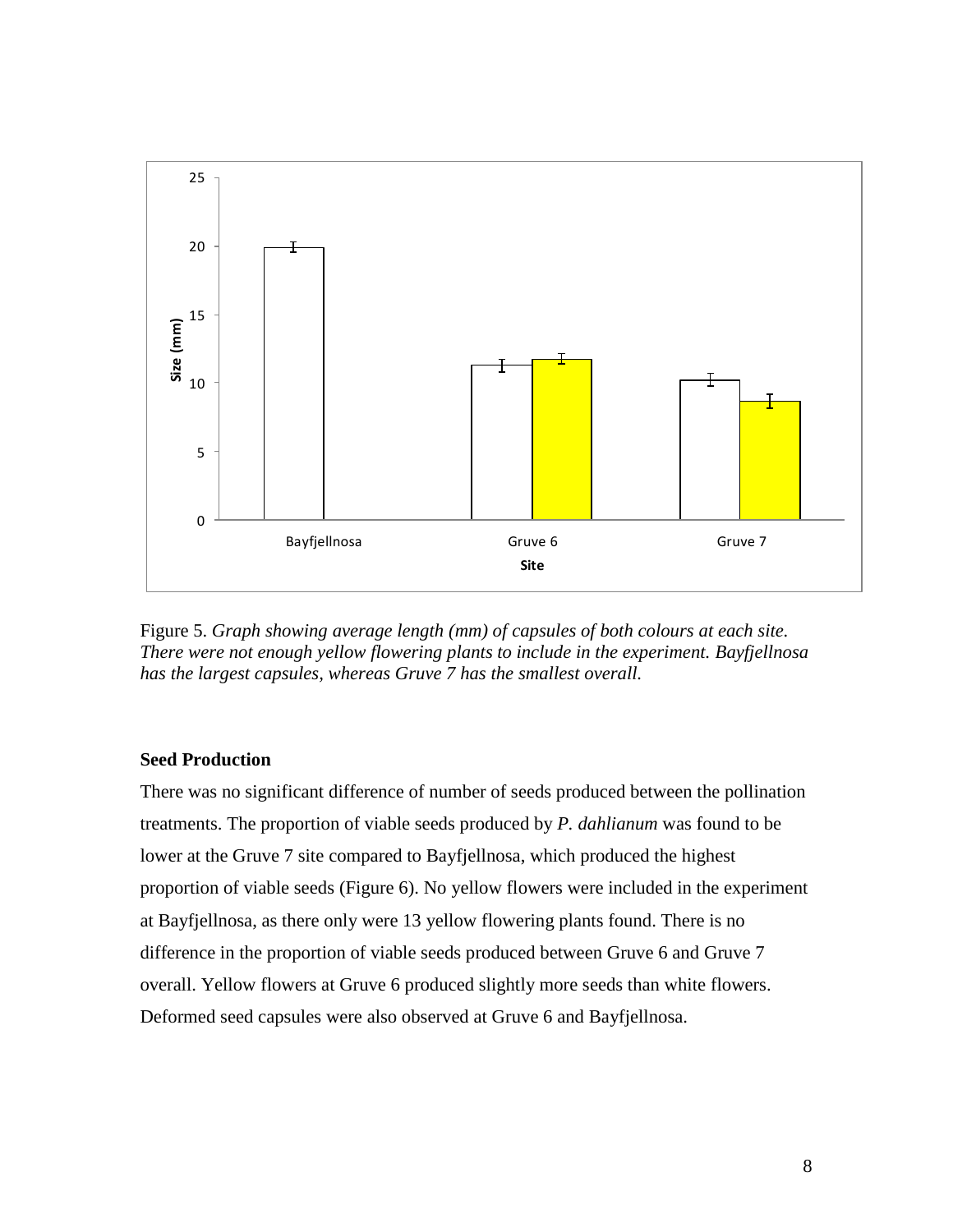#### **Heliotropism and Temperature**

Any difference in the heliotropic behavior of *P. dahlianum* between the sites based on coal dust was not identified, nor was a difference in thermal readings from between flower colour at each site.



Figure 6. *Graph showing the percentage of viable seeds across all treatments at all sites. There was no significant difference between pollination treatment and number of seeds produced.*

#### **Experimental Set Up in Climate Room**

Unfortunately, all the plants died. Therefore no results were obtained from this experimental set up.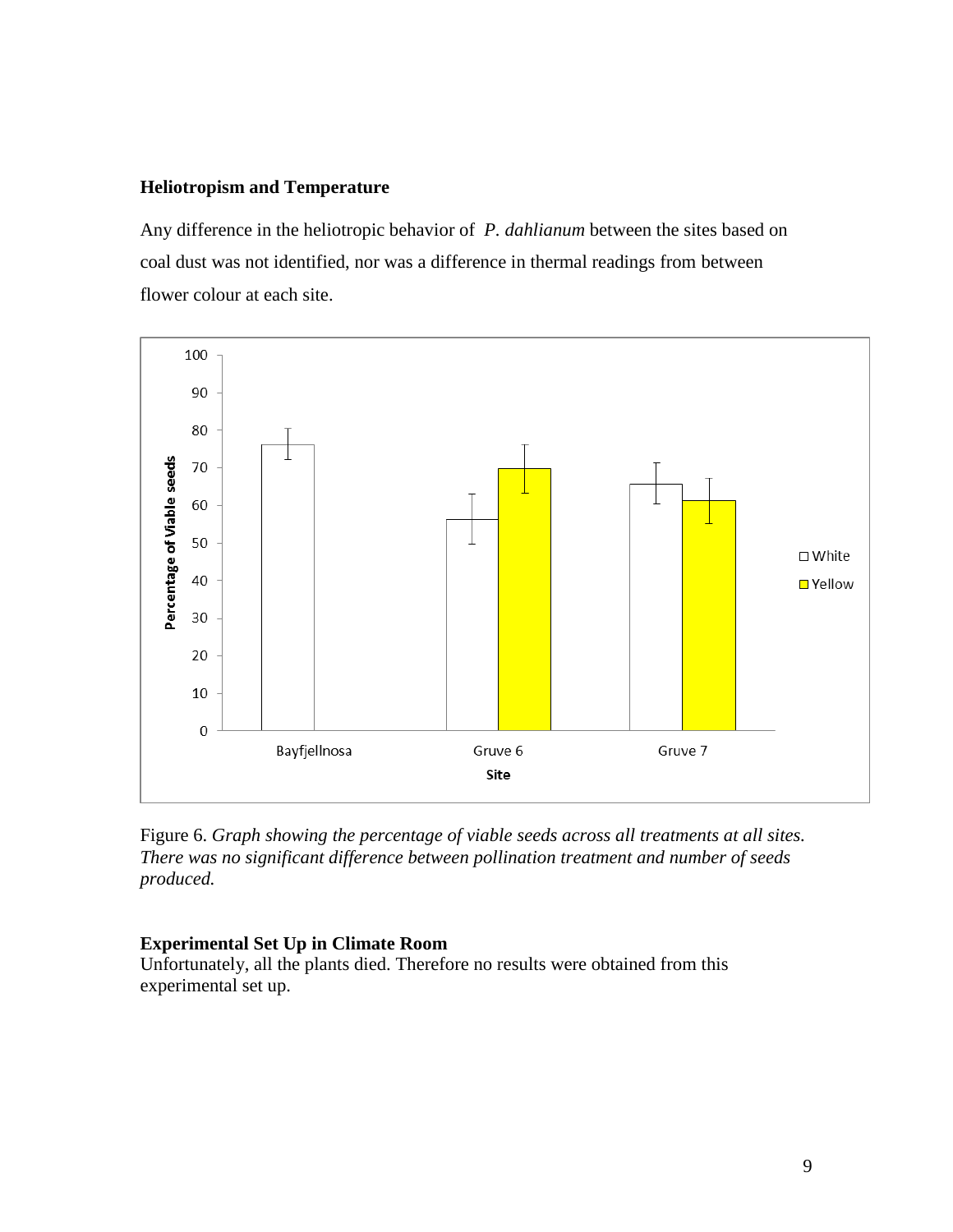#### **Discussion**

Snow cover will impact on the growth of plant species in Arctic latitudes (Körner, 2003). It has been proven that coal will decrease the length of time that the snow lies on the ground in the early spring to summer months (as can be seen in June, 2011, Figure 2) (Aamaas, 2009). The lack of snow early in the season is likely to correspond with decreased growth in *P. dahlianum*, as it will affect water availability and exposure (Körner, 2003). Loss of snow cover, combined with coal dust particles from the mine and passing traffic, will have a definite effect on the ability of the plant to photosynthesize, thus controlling height and size of flowers (Levesque *et al.,* 1997).

The results from this investigation have shown that *P. dahlianum* flowers at Gruve 7 (directly below the mine, with high coal dust input) are significantly shorter in height and producing less viable seeds than the P. dahlianum at Bayfjellnosa (with no coal dust input). This suggests that coal dust in the environment is having a direct effect on growth and an indirect effect on reproduction of *P. dahlianum*. It is possible that the size difference is a result of differing ages in the plants (Levesque *et al.,* 1997) – Bayfjellnosa is a undisturbed site by vehicles, or roading and therefore the plants at this site may be older than those at Gruve 7 which are in a highly disturbed roadside area, as well as an area with coal dust input.

The difference in height between the two colours was not significant at the Gruve 7 site, which contrasts to the other sites. This result suggests that either the cost of producing yellow pigments, or the benefit of white petals (indicated through differences of height) is hidden at this site for some reason. The high input of coal dust at this site will inhibit photosynthesis (Naidoo and Chirkoot, 2004), which could cause the white flowers to be less tall.

Surprisingly, the proportion of viable seeds was found to be the lowest at Gruve 6, lower by a small margin than that found at Gruve 7. It is possible that this could be due to

10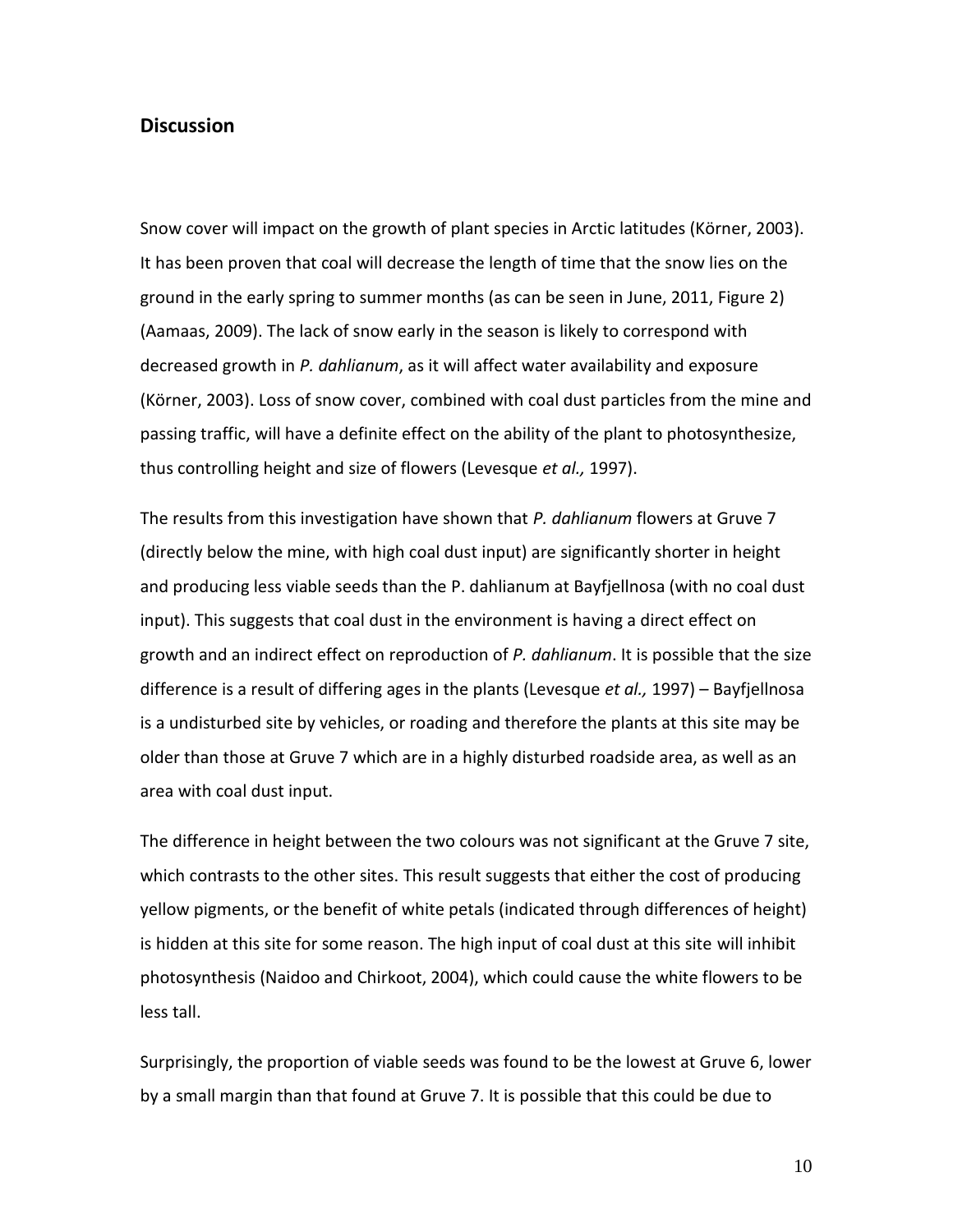other reasons than the presence of coal dust input, although both Gruve 6 and 7 had less seeds produced than Bayfjellnosa. Deformed capsules and peach-tinted flowers were observed at Gruve 6. This could indicate some other environmental influence, such as the presence of heavy metals in the soil from historical mining (Elberling *et al.,* 2007).

There may be differences in the soil composition between each of these sites (which were not measured) which could also contribute to these findings. Factors other than coal dust may also be controlling growth and production of seeds, and these cannot be ruled out in the field set up. Experiments set up in the lab, using plants taken from each site, to control for other confounding factors were unsuccessful, as the plants died. This was most likely due to the stress of being replanted.

## **In Conclusion:**

The results from this investigation clearly show that P. dahlianum is not as successful in terms of growth or reproduction at Gruve 7, as it is in a natural environment without coal dust and disturbance. Snow melt will occur faster in the presence of coal dust, which will impact the fitness of this species, and potentially others as well. Therefore, it is recommended that the impact of coal dust, even though it is unnoticed aesthetically, should be minimized.